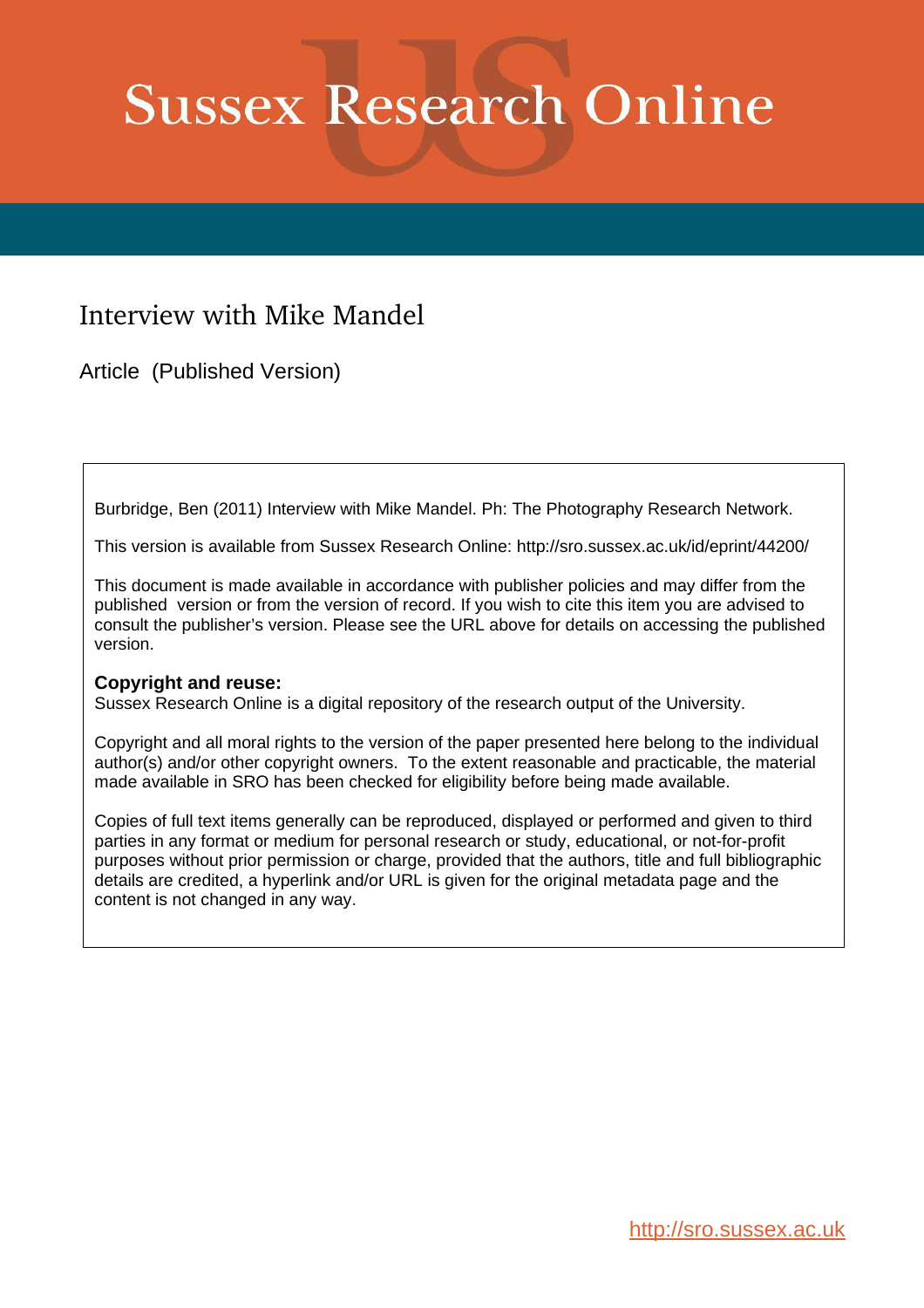# **Interview with Mike Mandel**

Ben Burbridge

Posted by Ben [Burbridge](http://ph-research.co.uk/?author=1) on Wednesday, May 4, 2011 · Leave a [Comment](http://ph-research.co.uk/?p=640#comments)

**I interviewed Mike Mandel in April last year in relation to my doctoral research, focusing particularly on the uses made of scientific imagery in 'Evidence', the seminal project he produced in collaboration with Larry Sultan in 1977.**

Could you tell me a bit about the artistic climate at the time you were working on 'Evidence'? Were there artists *or curators who were working in a similar fashion that influenced you or your thinking?*

As far as the inspiration goes, I think the recognition that there was something in the vernacular that was worth considering was def initely out there. I think Szarkowski had published 'From the Picture Press' not too much earlier, and there was a project that some contemporaries of Larry and mine, Ken Graves and Mitchell Payne, produced called 'American Snapshots'. There was some other work that Jock Reynolds and Suzanne Helmuth were doing, using vernacular imagery, found imagery. So I think it was in the air. And we thought that there was another category of this kind of outsider imagery which hadn't been mined, which was government and corporate sources. So it was f airly intuitive, but we just f igured there'd be something there.

We started with the logical, easy source, which was the NASA archive, located nearby to where we were living in Sunnyvale Calif ornia. We saw pictures there that weren't the typical exciting pictures of astronauts. They were more anecdotal, just some odd things that weren't particularly exciting and we realized there could be a lot of other more ephemeral kinds of imagery that would exist in government agencies other than NASA. We thought police departments might be a good place to go because we knew that they would have archives, but we realized pretty quickly that most of that stuff was difficult for us because it was really hard to remove it from its original context: when you look at enough images of criminal activity, it looks like something that refers to criminal activity. It's bodies that are lying on the floor dead, it's people that have been beaten up. There were a few pictures from the police and fire agencies that were interesting to us, and they are in the book.

Our natural inclination was to go where we knew there was imagery.Again, we kind of intuitively started realizing that the corporate world of high technology and engineering, the sorts of places that served NASA—places like General Atomic, places that build big things—they were the places that had the kinds of imagery we were interested in; pictures that were recording these things, difficult to understand pictures of technology in the landscape, or technology that was affecting humans. This was not the way they were originally intended to be seen: they described what they were supposed to describe. But they spoke another language to us, about a much bigger story about how the world is being manipulated by our faith in technology. So it moved and developed naturally from a sort of intuitive sense of where we should go.

The types of pictures we were looking for, which were those kinds of pictures that could be taken out of context, did have these evocative qualities, and related to this loss of faith in technology that we felt was the story of 'Evidence'. We just knew they were there. The hard part was the f act that, even though you knew they must exist, how do you find them? There's no category system that allows you to find that kind of imagery, so you basically just have to look at everything. They wouldn't let us see everything, but we could look at everything that was no longer classif ied – anything that was more than ten or f if teen years old they just made available to us. So we're talking about tens of thousands of pictures in each location, maybe more, sometimes even hundreds of thousands of pictures.At the Metropolitan Water District in L.A. we looked through 400,000 pictures. Larry started at one end and I started at the other.

*Were there any artists or approaches you felt that you were reacting against?*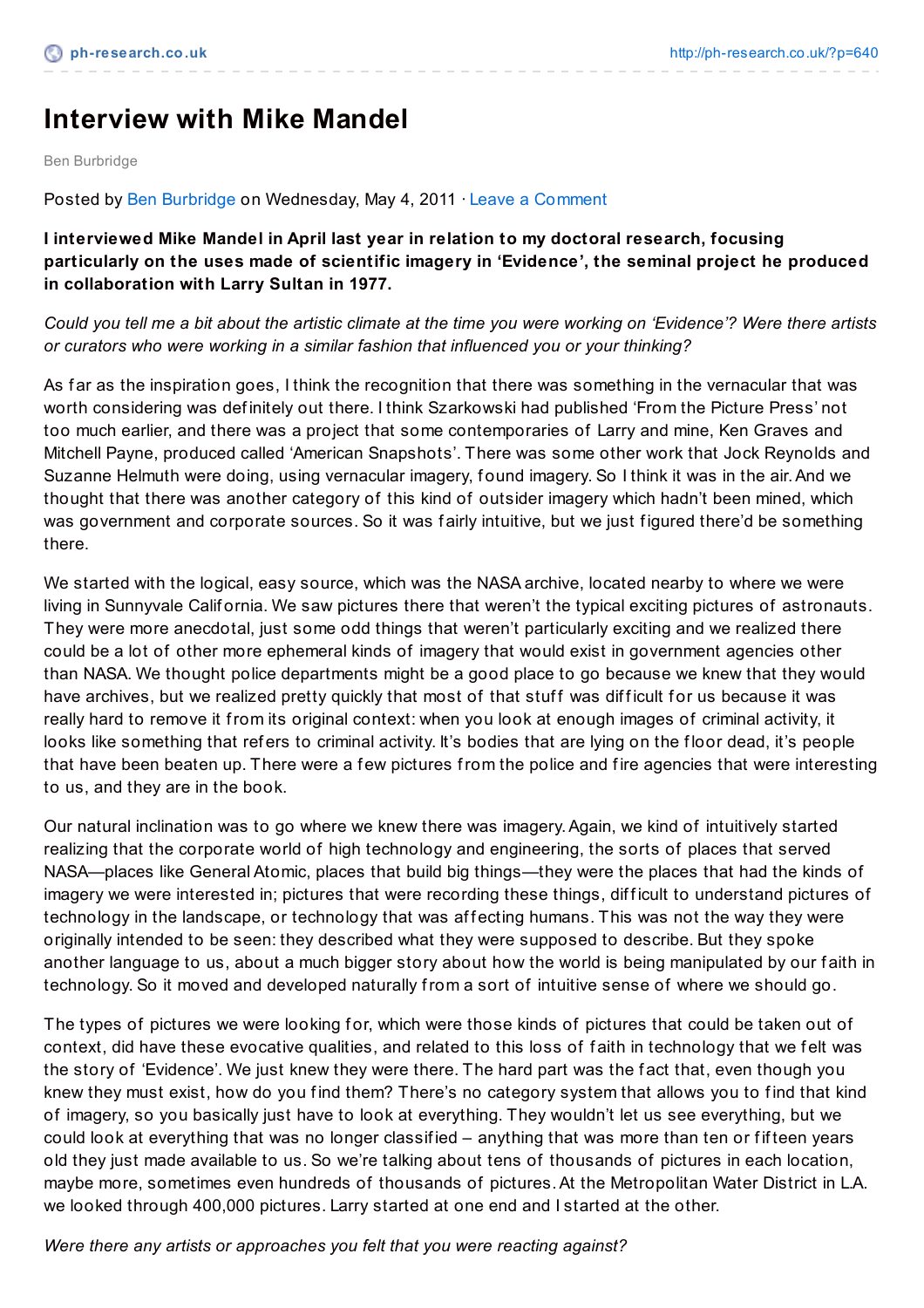I think it was this sense of the modernist paradigm. I don't think it was any particular person or artist though, I don't think we were reacting against Szarkowski or any artist. It was more this idea that the signature of the artist was what it was all about. And it still is today. You look at a picture made by Martin Parr, you look at a picture made by any of the earlier photographers, like Callahan of Frank, and there's a certain kind of stylistic that looks like one of their pictures. We were certainly reacting against that idea, that the work should be concerned with creating a stylistic, and that to create a stylistic enabled you to have a value in the art world and therefore you're creating a market for your stylistic.

We were looking at these things that were basically valueless—and I'm speaking about that time, I'm not speaking about now, because now 'Evidence' has become a collectible item, so I've got to be careful what I say here—but at that time we weren't creating a style for ourselves that was a gallery signature, which was going to be a saleable commodity. It was about offering a philosophical understanding about how pictures mean what they mean, making a sequential relationship among the pictures and making this art work which was a book. The artwork wasn't anything other than the book itself , which was f airly inexpensive. It cost \$12.95 when we had them made originally. Of course things change down the line. The book sold out pretty much, and then it was recognized and then it becomes part of the art commodity world and then there was not that much we could do about it, other than think that, if other people are going to take advantage of it, we may as well take advantage of it ourselves. When it became a recognized collectible then we sold it. But originally that's not what the intention was.

It's interesting that you could mention Szarkowski both in terms of what you were responding to, so this interest in the vernacular that was in the air, and also as someone who was concerned with the creation of that *modernist paradigm within photography through what he was doing at MOMA. I wondered where you saw the* differences lying, in very practical terms, between what you were doing and what he was doing, in terms of re*contextualising a set of photographs? His show 'Once Invisible', which opened in 1968, also re-contextualised* photography made for the purposes of science and put it into the modern art museum. So are the differences *simply a matter of intent, or do you think there are more experiential differences for the viewer?*

So you're talking about the differences between a curatorial approach and an artistic approach? Well I didn't see that show, but 1968 is pretty close to when we working on this project, only nine or ten years earlier. But we saw 'Evidence' as any other artists would see it, which was making some sort of complex personal statement out of this body of anonymous, f actual inf ormation. I think the curator probably wouldn't look at it from that standpoint, he would be much more open-ended and try to present this variety of interesting stuff that maybe relates to a theme.

When they saw 'Evidence', a lot of people said, 'hey you found one that looks like a Ralph Gibson picture or an Ed Ruscha picture'. They thought that was what the project was all about. So maybe that's what a curator might do, identif y these f actual documents that might have these ref erences to the art world. It might be the case that a lot of the pictures that we chose do look like those things because you can't get away from it. We were influenced by the experience of looking at all that stuff and that's what made us into the people that we were. When you look at enough Robert Frank and Walker Evans and Robert Cumming then you're just going to end up appreciating what you were looking at through how you were educated. But that's not what the intention of the artwork was.

We wanted to collect all this ambiguous and evocative imagery and put a huge amount of it on a wall and try to figure out how to create a sequential visual narrative out of that work, so that it has a beginning, and a development and a climax and a end and it actually makes some kind of understandable statement. I think it is one job of the artist, to create that kind of expression, whereas the curator doesn't really have that responsibility. They can just be curious sometimes in the variety of stuff that one might find. I think it's a much more cohesive personal expression than something made from a curatorial standpoint.

When you talk about your reaction against the modernist paradigm and the sense of an identifiable style, you clearly touch upon a set of ideas at the heart of postmodernism. But, at the same time, when you talk about *constructing a sequential narrative through these images, there is the sense of an authorial presence* emerging through the way the images are used and presented which perhaps runs slightly counter to that. At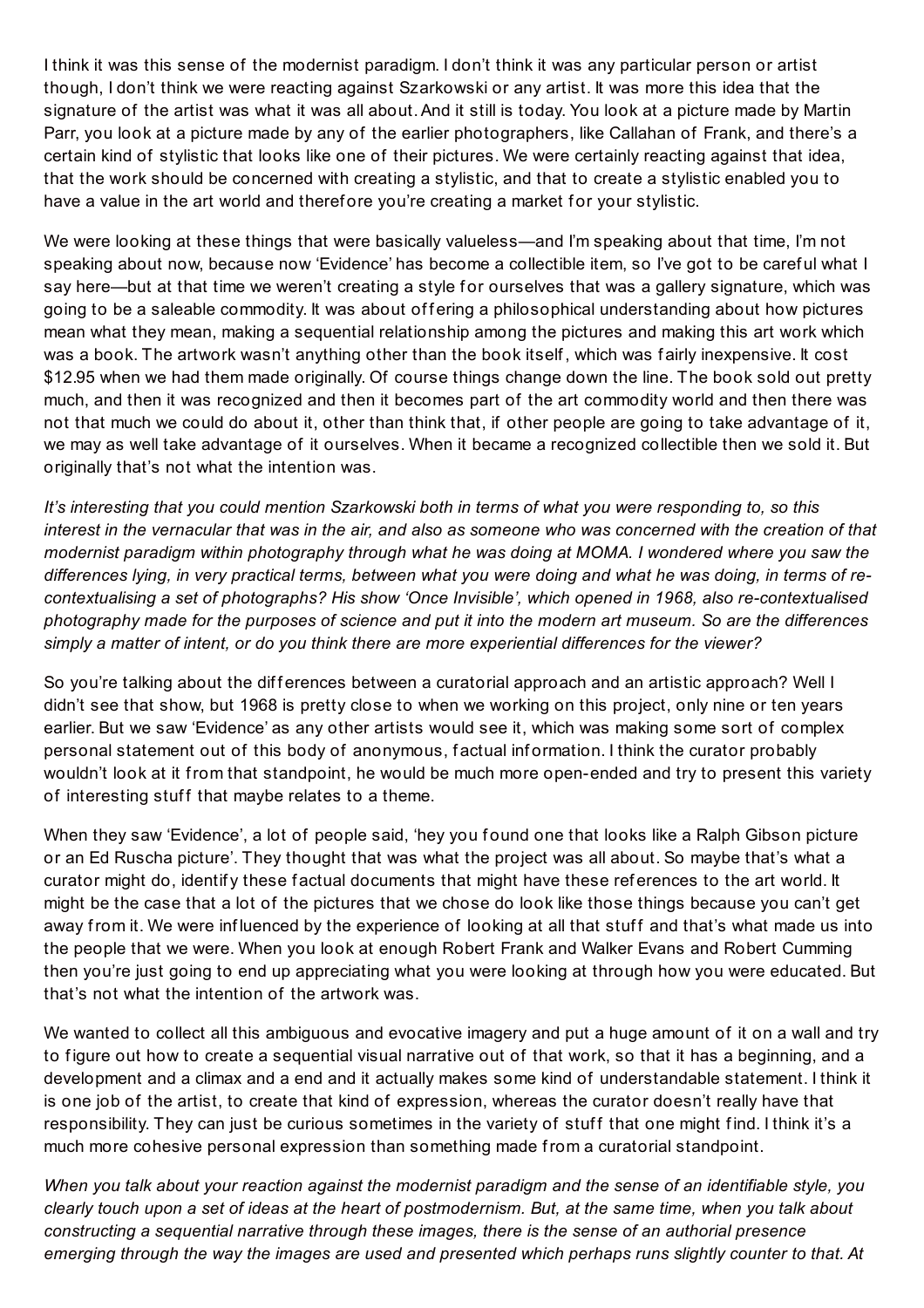#### *the time you were making this work were you were conscious of these wider cultural currents?*

I think that, at the time, postmodernism was def ined in a number of ways: from an anti-consumer standpoint, as a multiplicity of styles. I think that, in 1977, no one really had a handle on what postmodernism even meant. I'm not sure people even do these days. But I don't think we were really concerned about that. I don't think we cared about seeing ourselves as the antidote to modernism, we weren't seeing it from those critical kinds of standpoints. I think we had a very intuitive sense of what needed to be done, or what was an interesting kind of work to make, and it had to do with the found image. To refer back to your earlier question, we were reacting against the idea of an artist's signature, and there certainly was this kind of anti-commodif ication aspect involved. Certainly, from my standpoint, I was very much drawn to this idea of making something that was not easily collectable or could not easily sit in the gallery scheme. They seemed to me to be the driving forces.

But in terms of any more philosophical postmodern attitude, we weren't didacts, we didn't come at it from a theoretical standpoint. If you were asking Allan Sekula or Victor Burgin these questions, that would be all they'd tell you, but we'd tell you that we couldn't stand listening to those guys for more than five minutes because it was all a load of jargon and theory. The stuff we were looking at did have a lot of sensual, evocative qualities which created a viewer affect, a response, a really sort of visual, visceral affect, just like any other artwork would have. So it wasn't about an academic, analytic impetus.

## Although Robert Forth, in his introduction to the book, does hint at the political and cultural contexts from which the work emerged, events like Watergate and Vietnam. Did these provide the backdrop for the project, these *occasions when the evidential had been manipulated or concealed?*

We were working with these places of power, the places that built the nuclear reactors, the places that built the missiles.And we had this kind of guerilla opportunity, because we had this piece of paper that said we had a government grant for this National Endowment for the Arts Fellowship. At that time, the corporations didn't really have an idea about what the Endowment for the Arts even was, there was none of the criticism that later came about when a lot of these really political artists were challenging cultural mores. That's when the programme really ended, when Karen Finley and Andreas Serrano created that kind of work. But when we had our grant it was like we were validated by the government, it was like a license to go in, they felt that they were participating in a government project.

So, of course, we loved the fact that we could get into all these places that built missiles and weapons and major engineering projects and get to look at all this stuff. These were the people who were in many senses creating the world. So there was certainly a guerilla interest in subverting them, by using their f acts against them to tell a narrative that was against the narrative that they believed in. I think that was there, I think that was inherently there, but I don't think we considered ourselves political artists like so many other artists at the time, people like Group Material, or these people who were overtly trying to make a political statement.

We were criticized for that. There were plenty of Marxists who were criticizing us for not making work like that. Allan Sekula, in fact, very clearly said that this was exactly the wrong sort of art to make because here are these guys who are going into these places and are not explaining exactly what is going on, they're not explaining all the terrible things these organizations are doing to destroy the world, they're just creating this poetic fantasy. Well, really, that's your problem Sekula. You want to make that kind of work then do it yourself, but not with our project, that's not what it was about. It was about looking for a poetic way of using the imagery to speak in a different kind of language. It still had a political flavour to it, but that was our kind of art. Unf ortunately, the Sekula kind of art turns out to be the didactic art, but it doesn't grab you in the same sense, it teaches you a lesson with a ruler, but it doesn't get you excited and involved.

#### *How about the archivists and the government officials, did they ever see the work?*

For the most part they lived in completely separate realities. The show was exhibited at the San Francisco Museum and, although it traveled, I doubt that many people who were involved in that kind of job saw it. Of course, many of the people we dealt with had a very specif ic job, which was to administer the photographic